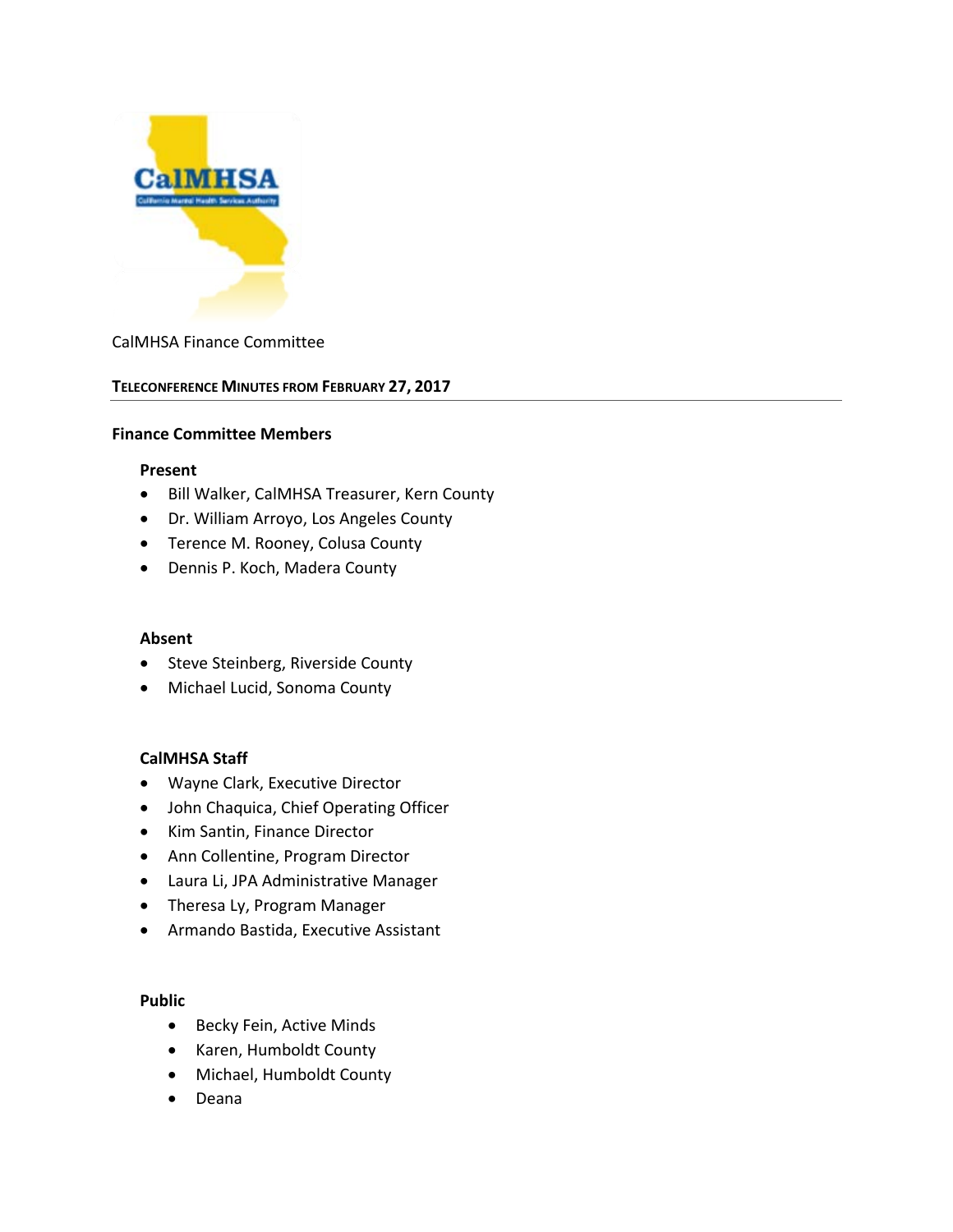• Mary Alice Willeford, Mendocino County

# 1. **Call to Order**

The CalMHSA Finance Committee teleconference was called to order at 3:04 p.m. on February 27, 2017 by Finance Committee Chair Bill Walker, Kern County.

# 2. **Roll Call and Public Comment Instructions**

JPA Administrative Manager, Laura Li, CalMHSA, called roll and a quorum was established. All participants were asked to introduce themselves. Treasurer, Bill Walker, Kern County, proceeded to review the public comment instructions, noting that items not on the agenda would be reserved for public comment at the end of the meeting.

# 3. **Consent Calendar**

Treasurer, Bill Walker asked the committee for any changes to the following items:

# Routine Matters:

• Minutes from the January 23, 2017 Finance Committee Teleconference

# Reports/Correspondence

• CalMHSA Revenue and Expenditure Report for Fiscal Year Ended June 30, 2016 – Report to California Department of Health Care Services (CDHCS)

Bill Walker noted an attendance error on the minutes from January 23, 2017.

**Action: Approval of the consent calendar, with correction to the meeting minutes of January 23, 2017.**

**Motion: Madera County – Dennis P. Koch Second: Los Angeles County – William Arroyo**

Public comment was heard from the following individual(s): *None*

# 4. **Complexities Related to Non-paying Counties**

Treasurer, Bill Walker provided a review of the complexities related to non-paying counties, to include two recommendations as potential solutions. Program Director, Ann Collentine provided a supplemental document which reflected a proposed funding and participation structure. As discussion ensued, committee members expressed the concern for verbiage depicting member fees. As members brainstormed on the proposed structure, they requested staff revise the funding and participation structure to further clarify fees and how applied. Staff was also asked to discern which current programs/projects provide direct vs indirect benefit to the members.